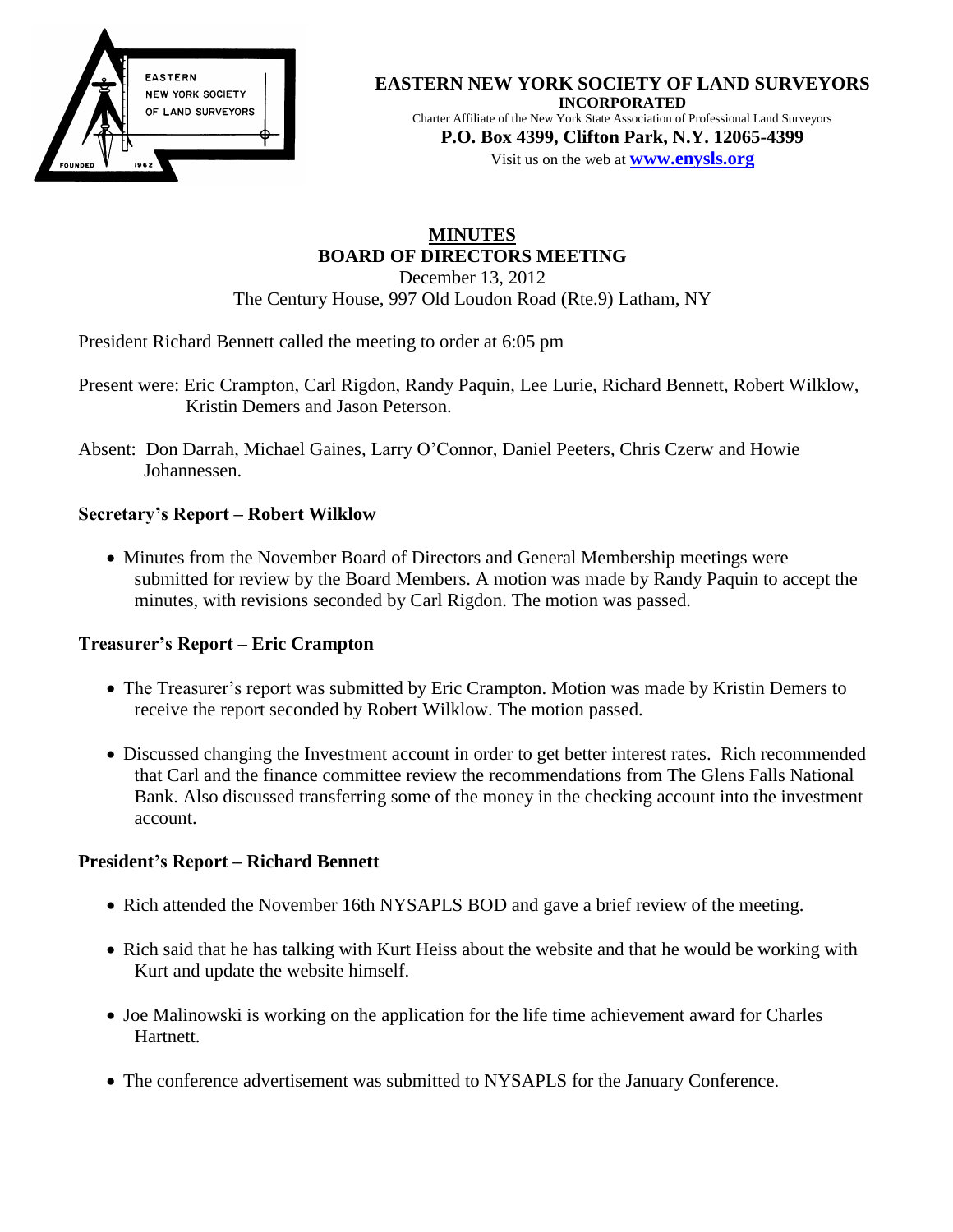### **Executive Vice President's Report – Carl Rigdon**

• Nothing to report.

### **Vice President's Report – Kristin Demers**

• Nothing to report.

# **STANDING COMMITTEES**

Constitution & By-laws: Larry O'Connor, Bill Schraa: No report

Continuing Education: Jody Lounsbury, Chuck Lent: no report

Ethics: Jim Vianna, Larry O'Connor, Jeff Ostertag, Kevin Rounds: no report

Finance: Carl Rigdon, Michael Cirillo, Bill Darling: no report

Legislative: Larry O'Connor: no report

Program: Randy Paquin, Charles Hartnett, Gary Michell:

• The January General Membership meeting is tentatively scheduled to be held at Ravenswood on Route 146 in Clifton Park on Thursday January 17, 2013. The meeting had to be rescheduled due to a conflict with the conference. The program will be determined at a later date.

Public Relations: Jody Lounsbury, Jim Vianna: no report

Scholastic Development: Kristin Demers:

 A total of 5 applicants were received for the scholarships. 4 were received from the Ranger School and 1 was received from Paul Smith's. 1 - \$500.00 scholarship was awarded for the Hartnett Scholarship, 1- \$500.00 scholarship was awarded to the Paul Smith applicant and 2 - \$500.00 scholarships were awarded to 2 of the Ranger School applicants.

Business Practice & Technical Information: Chris Czerw: no report

Membership: Robert Wilklow, Steve Dickson, Lee Lurie: no report.

Website: working on the change over.

# **TEMPORARY COMMITTEES**

**Old Business**: none

**New Business**: none

Next Board of Directors meeting is tentatively scheduled at 5:30 pm on Thursday January 17, 2013 at Ravenswood in Clifton Park.